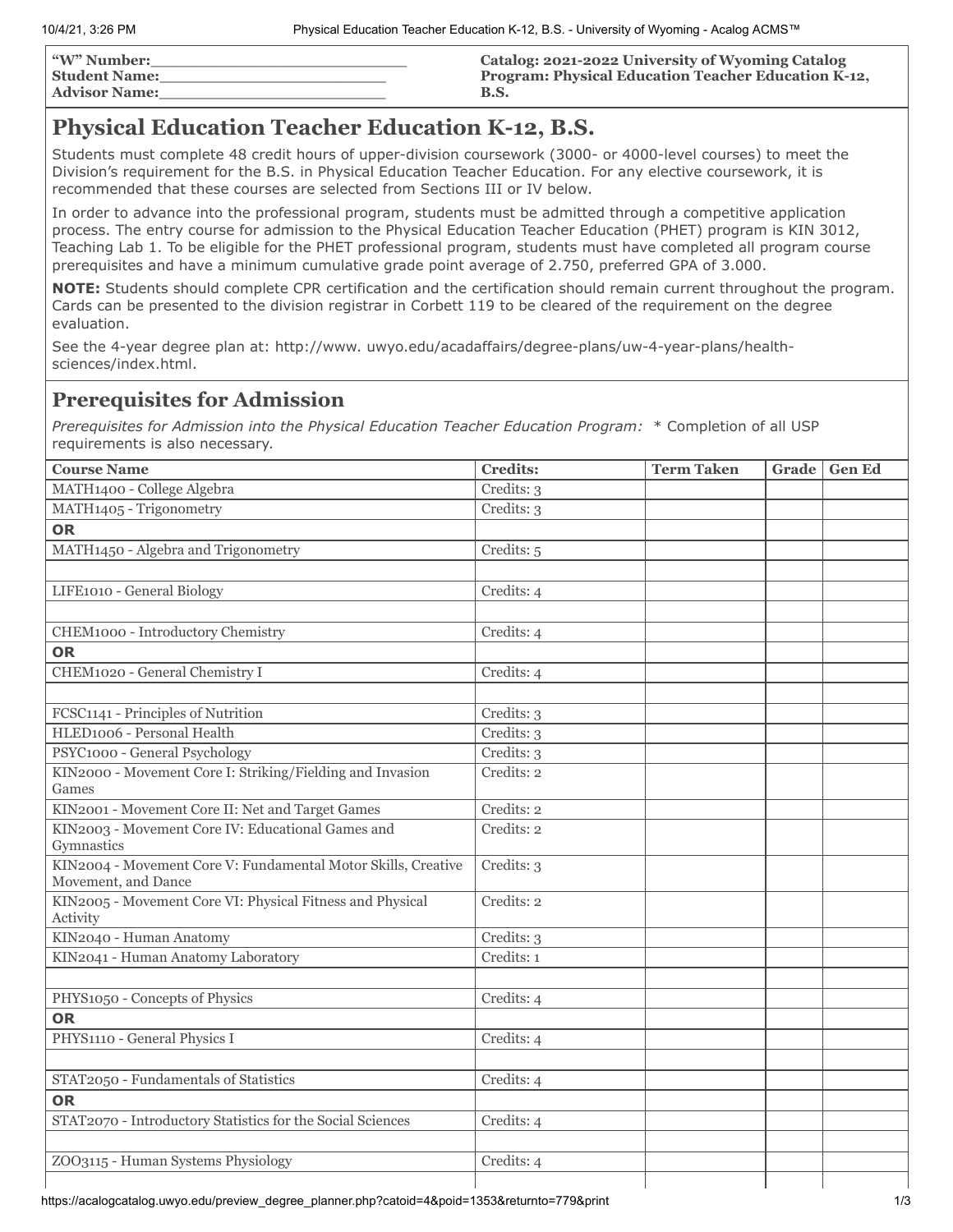| EDSE3540 - Teaching Reading and Study Strategies in the Content   Credits: 2-4 |  |  |
|--------------------------------------------------------------------------------|--|--|
| Areas                                                                          |  |  |

## **Required Courses After Admission**

*Required Courses After Admission into The Professional Program:* \*\* See the degree plan for the order in which these courses must be taken. Consult with your academic advisor if you have any questions.

| <b>Course Name</b>                                      | <b>Credits:</b> | <b>Term Taken</b> | Grade | <b>Gen Ed</b> |
|---------------------------------------------------------|-----------------|-------------------|-------|---------------|
| KIN3011 - Teaching Methods in Physical Education K-12   | Credits: 3      |                   |       |               |
| KIN3012 - Teaching Laboratory I                         | Credits: 3      |                   |       |               |
| KIN3015 - Teaching Laboratory II                        | Credits: 3      |                   |       |               |
| KIN3021 - Physiology of Exercise                        | Credits: 3      |                   |       |               |
| KIN3022 - Lab Exp in Exercise Physiology                | Credits: 1      |                   |       |               |
| KIN3034 - Lifespan Motor Development                    | Credits: 3      |                   |       |               |
|                                                         |                 |                   |       |               |
| KIN3037 - Sport Psychology                              | Credits: 3      |                   |       |               |
| <b>OR</b>                                               |                 |                   |       |               |
| KIN3038 - Exercise Psychology                           | Credits: 3      |                   |       |               |
|                                                         |                 |                   |       |               |
| KIN3042 - Biomechanics of Human Movement                | Credits: 3      |                   |       |               |
| KIN3050 - Prevention and Care of Athletic Injuries      | Credits: 2      |                   |       |               |
| KIN3060 - Understanding Skill Acquisition for Teaching  | Credits: 3      |                   |       |               |
| KIN4012 - Curriculum Development in Physical Education  | Credits: 3      |                   |       |               |
| KIN4013 - School Administration for the Health Sciences | Credits: 2      |                   |       |               |
| KIN4017 - Teaching Laboratory III                       | Credits: 3      |                   |       |               |
| KIN4055 - Adapted Physical Education                    | Credits: 2      |                   |       |               |
| KIN4080 - Assessment in Physical Education              | Credits: 3      |                   |       |               |
| KIN4099 - Student Teaching in Physical Education ***    | Credits: 1-16   |                   |       |               |

### **Note(s):**

\*\*\* Note: Students must be certified in first aid and CPR prior to enrollment in KIN 4099.

# **Affiliated Options**

The Division of Kinesiology and Health offers two options for the general undergraduate population. They require course work beyond degree requirements.

# **Athletic Coaching Endorsement/Permit**

Students who wish to qualify for an athletic coaching permit to coach in Wyoming public schools must complete four courses. Note: Endorsements are for current teachers. Permits are for those who are not a licensed educator.

| <b>Course Name</b>                                                                                                                                                                                                                                         | <b>Credits:</b> | <b>Term Taken</b> | <b>Grade</b> | <b>Gen Ed</b> |
|------------------------------------------------------------------------------------------------------------------------------------------------------------------------------------------------------------------------------------------------------------|-----------------|-------------------|--------------|---------------|
| • CPR Certification                                                                                                                                                                                                                                        |                 |                   |              |               |
| KIN3050 - Prevention and Care of Athletic Injuries                                                                                                                                                                                                         | Credits: 2      |                   |              |               |
| KIN4090 - Foundations of Coaching                                                                                                                                                                                                                          | Credits: 3      |                   |              |               |
| • Coaching in Experience (completed at a community<br>college or complete a coaching experience in a specific<br>sport for one season or more with a letter written by your<br>supervising coach to submit with your PTSB endorsement<br>application form) |                 |                   |              |               |
| KIN5090 - Foundations of Coaching                                                                                                                                                                                                                          | Credits: 3      |                   |              |               |

#### **School Health Education K-12**

In addition to completing a bachelor's degree in teaching at the secondary level from an approved university program, 25 credit hours are required to be endorsed to teach health education K-12 in the public schools of Wyoming.

| <b>Course Name</b>                                      | <b>Credits:</b> | <b>Term Taken</b> | Grade   Gen Ed |
|---------------------------------------------------------|-----------------|-------------------|----------------|
| FCSC1141 - Principles of Nutrition                      | Credits: 3      |                   |                |
| HLED1006 - Personal Health                              | Credits: 3      |                   |                |
| <b>CPR Certification</b>                                |                 |                   |                |
| HLED4120 - Assessment in Health                         | Credits: 3      |                   |                |
| HLED4025 - Teaching Sensitive Issues In Human Sexuality | Credits: 3      |                   |                |

https://acalogcatalog.uwyo.edu/preview\_degree\_planner.php?catoid=4&poid=1353&returnto=779&print 2/3